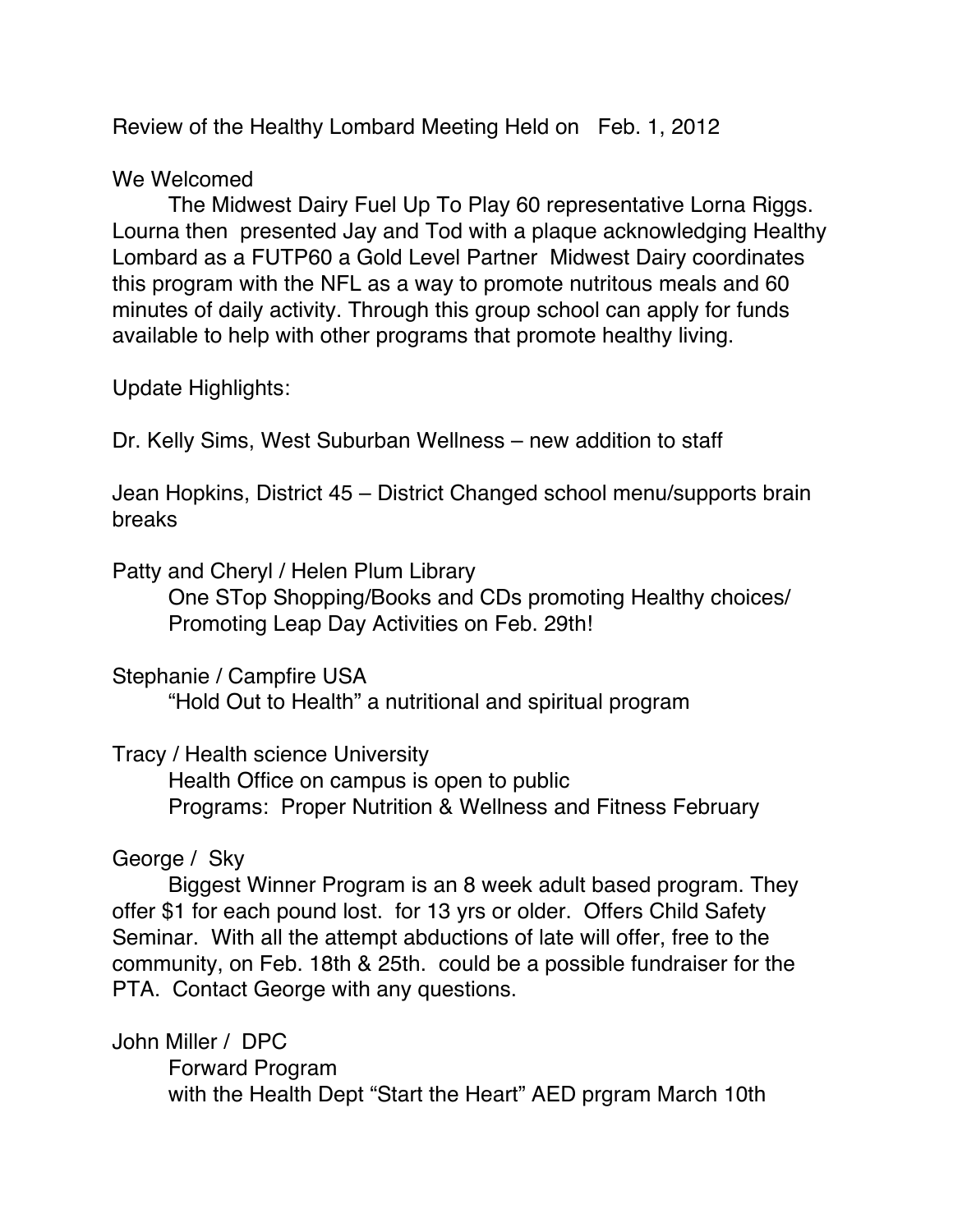Team Insanity- Fitness Clubs on Sat. Kids to Adults F3 Fitness Healthy Nutrition located in Winfield

#### Rick Osborne

Program: Pull Your Own Weight Radio Show, a special thanks to the members of HL who graciously been a guest on his show.

### Chuck / TriTown

Program: PYOW Offers after school programs, offers healthier snacks and would like to push "Limit Screen Time"

#### Dr. Dave Dungan

been in practice since 1992 , helps community thru Tri-Town, including Villa Park.

Deb / Lombard Park District Runs the Water Park. LPD offers karate and youth zumba

Lorna Riggs / Midwest Dairy Coucil works to get K-12 active

Sue Early / Elmhurst Hospital Community Service program: Health Connection

Bob Golden / State Farm and Lions Club

Dr. Dan Coffee

works with personnel trainers, specializes in those in pain to get back to work.

### Erica / Health Trax

Offers discounted rates and free seminars.

## Christine / Good Sam Hosp, Wellness Center Offers class @ GEHS . To open the Field House for guided activities.